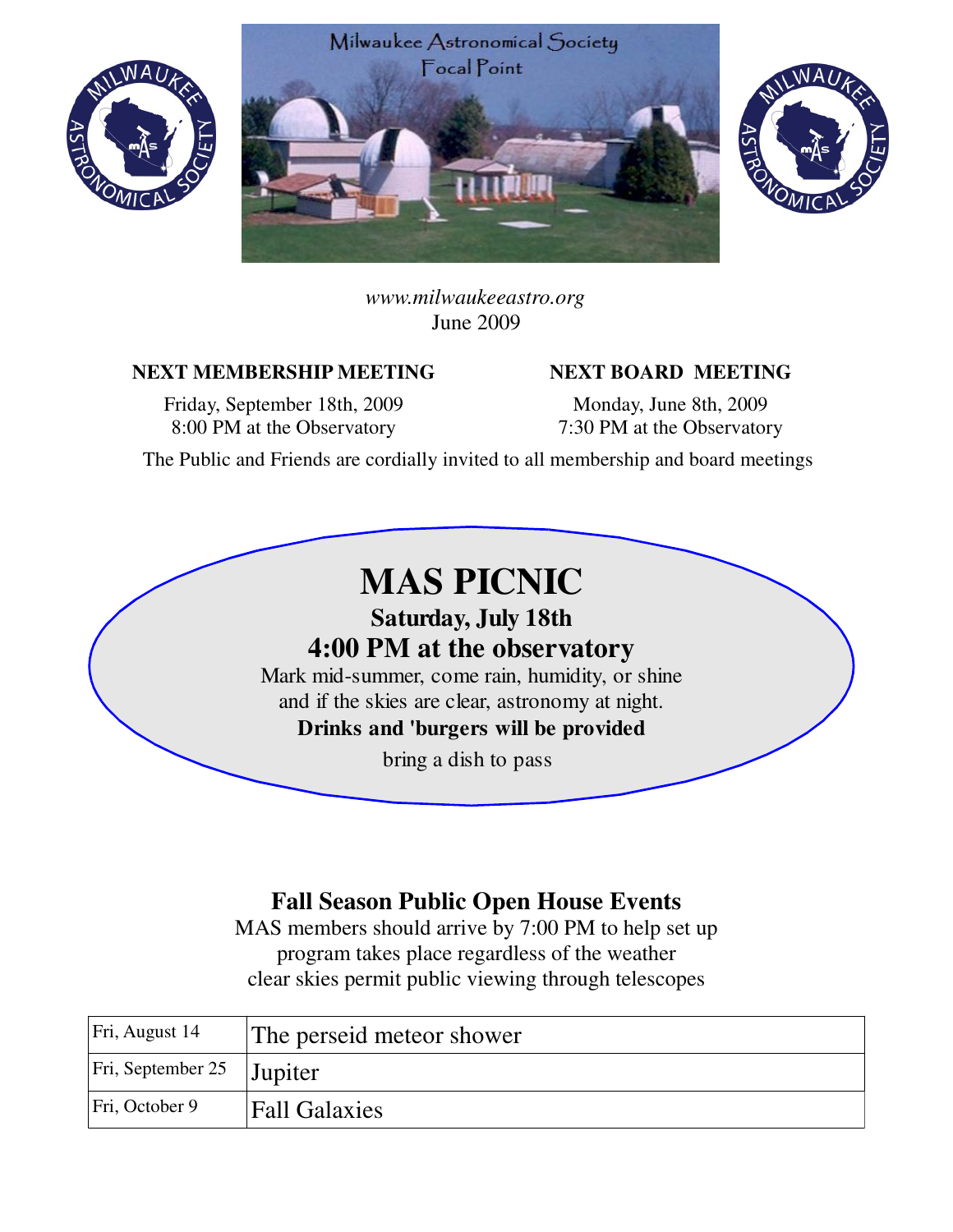# **FOCUS on Z2**

The observatory holding the Z2 telescope is the most recent building erected on the observatory grounds by the members of the MAS. Erected in 2005, it contains a 14 inch Newtonian telescope donated to the MAS by former observatory director Ray Zit, hence the "Z" in "Z2". The "2" comes from the fact that this is the second telescope at the observatory whose principal benefactor had a last name beginning with "Z".

The Z2 observatory can be opened by any of the Keyholders. When the door is opened, release the vertical bolt to the inside left of the door and then the one on the right, if it's there, then slide the roof off toward the rear of the observatory. Be careful not to slide the front edge roof beyond the rear edge of the observatory. You don't want to push the roof off the rails.

Remove the cover from the front of the scope and stow it somewhere inside the observatory.

To engage the clockdrive, plug the power cord into the socket at the bottom of the pier. Insert an eye piece and you're in business.

If you require any assistance, contact the keyholder.

When closing the observatory, first make sure that the scope is lying horizontally and facing the door. Then follow the opening steps in reverse. Make sure that the power cord is unplugged. When the roof is on and the vertical bolts are engaged, closing the door will lock the observatory.



The Z2 telescope and observatory

The observatory is the first one you come to when you enter the MAS grounds.



Location of the Z2 observatory